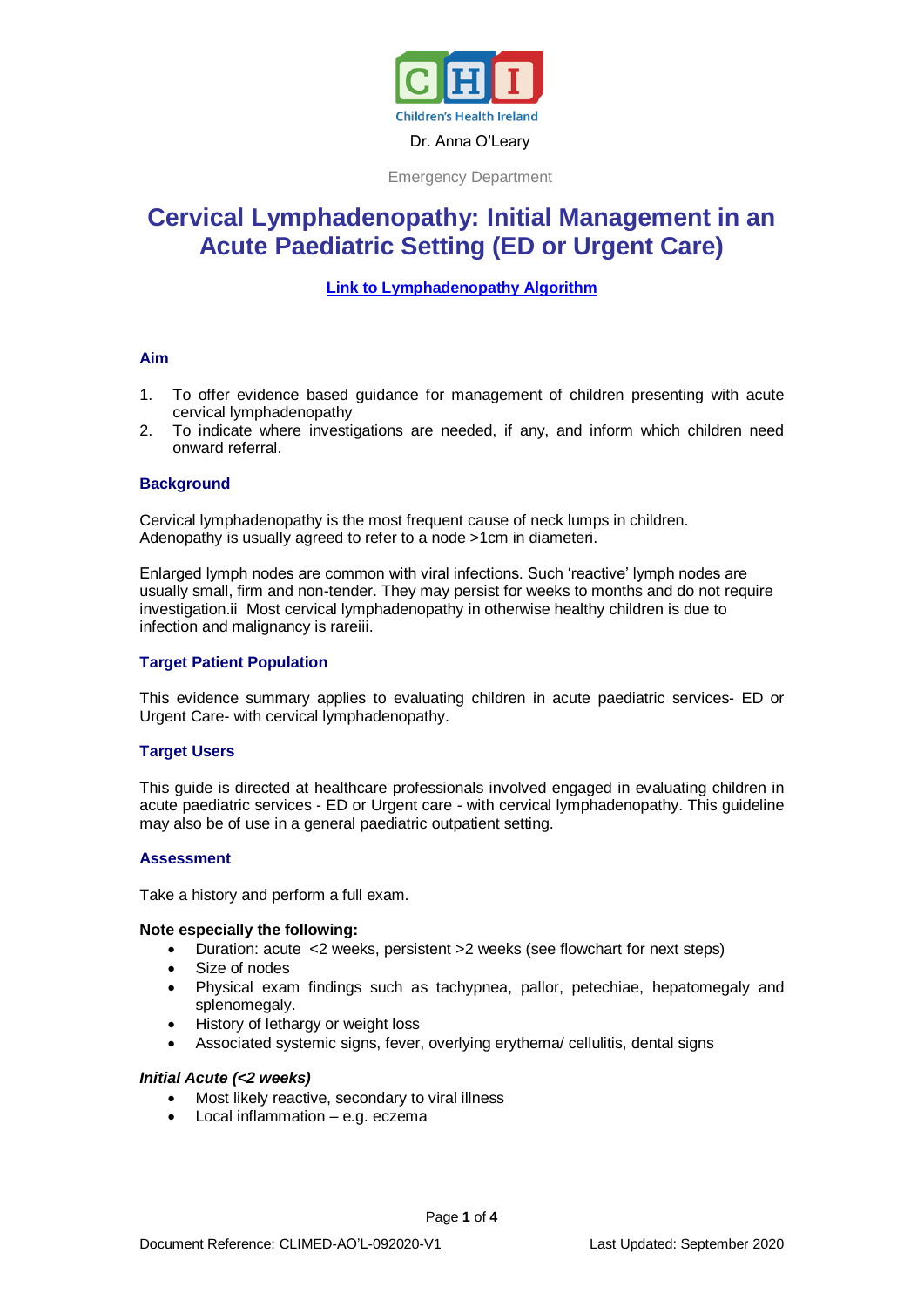

## *Ongoing/ Persistent (>2 wks) Cervical Lymphadenopathyiv:*

- o Consider Infection *e.g.* EBV, CMV (*associated with generalised lymphadenopathy and hepatosplenomegaly with often a sub-acute course*)
- o Less common infective causes:
	- TB, HIV, Toxoplasmosis, mycobacterium avium.
- o Malignancy
	- Lymphoma Hodgkin, Non-Hodgkin
	- Leukaemia

### **Red Flags**

- Size greater than 2 cm
- Size ≤2 cm with inflammatory signs and no improvement with appropriate antibiotics
- Hard, firm, or matted consistency of an enlarged lymph node
- Lack of associated infectious symptoms
- Supraclavicular fossa location
- Lack of improvement over a 4-week period
- Accompanying constitutional symptoms *as previously listed*.
- Fluctuance may indicate abscess formation

The above features warrant further investigation even in the acute setting.<sup>v</sup>

## **Management (See Flowchart)**

#### **Investigations**

**No** further investigations indicated in:

- o Acute <2 weeks duration in well appearing children
- o Acute lymphadenitis: Blood tests usually not necessary

## **If fluctuating in size or small nodes: Reasonable to discharge, advise to return if no regression at 5 days or persistence over 2 weeks**.

If larger or non-varying in size or red flags (listed above) in exam or history further investigations are warranted to include, bloods + imaging as follows:

| <b>First line:</b>     |                                                                                                       | <b>Second line:</b>                             |
|------------------------|-------------------------------------------------------------------------------------------------------|-------------------------------------------------|
| $\bullet$<br>$\bullet$ | FBC<br><b>LFTs</b>                                                                                    | In addition to first line bloods as directed by |
| $\bullet$              | CRP                                                                                                   | consultant                                      |
| $\bullet$<br>$\bullet$ | Serology for EBV and CMV<br>Blood cultures (if febrile or<br>suspected sepsis/abscess/<br>cellulitis) | I DH<br>Extended serology testing<br>$\bullet$  |

## **Imaging**

- I. **Ultrasound**: Consider US for red flags, fluctuant node or if indeterminate nodes on clinical exam. Discuss with senior prior to booking ultrasound - early outpatient follow up may be indicated.
- II. **CXR:** In setting of referral for admission or outpatient review- consider if differential includes malignancy or TB.
	- If enlarged hilar nodes/suggest

ive of mycobacterium infection $\rightarrow$  urgent discussion with respiratory medicine or ID (as per local guidance/policy) for admission and further management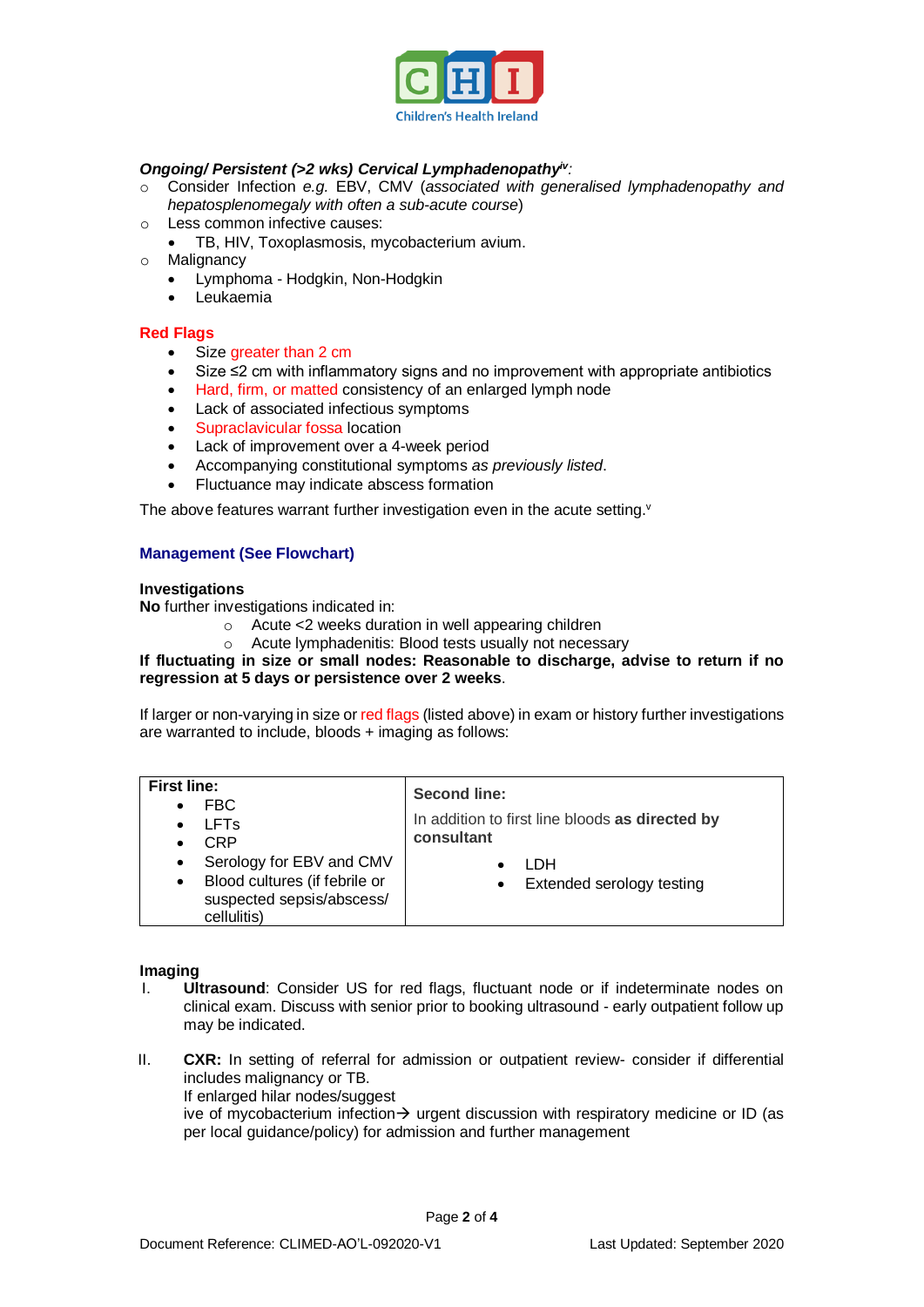

## **Consider referral to local paediatric team when:**

- Presence of red flags **or** concern regarding underlying pathology.
- If ultrasound shows inconclusive features or suspicious for malignancy, biopsy can be deemed necessary on clinical grounds- referral to oncology.
- If **any** of below features present refer to ENT for biopsy:
	- i. ≥ 2cm
	- ii. History of malignancy or inherent increased risk eg. DiGeorge syndrome
	- iii. Supraclavicular nodes (>0.5cm) (60% of SC nodes are malignant)

# **Consider ENT referral when:**

Abscess formation is suspected as identified by findings of a fluctuant node.

#### **Treatment: Acute Adenitis**

#### **Please refer to CHI antibiotic guidance for cervical lymphadenitis:**

[http://olchcnet.hse.ie/CHI\\_at\\_Crumlin\\_Clinical\\_Guidelines/Clinical\\_Guidelines/Antimicrobial\\_](http://olchcnet.hse.ie/CHI_at_Crumlin_Clinical_Guidelines/Clinical_Guidelines/Antimicrobial_Guidelines_2019.pdf) [Guidelines\\_2019.pdf](http://olchcnet.hse.ie/CHI_at_Crumlin_Clinical_Guidelines/Clinical_Guidelines/Antimicrobial_Guidelines_2019.pdf)